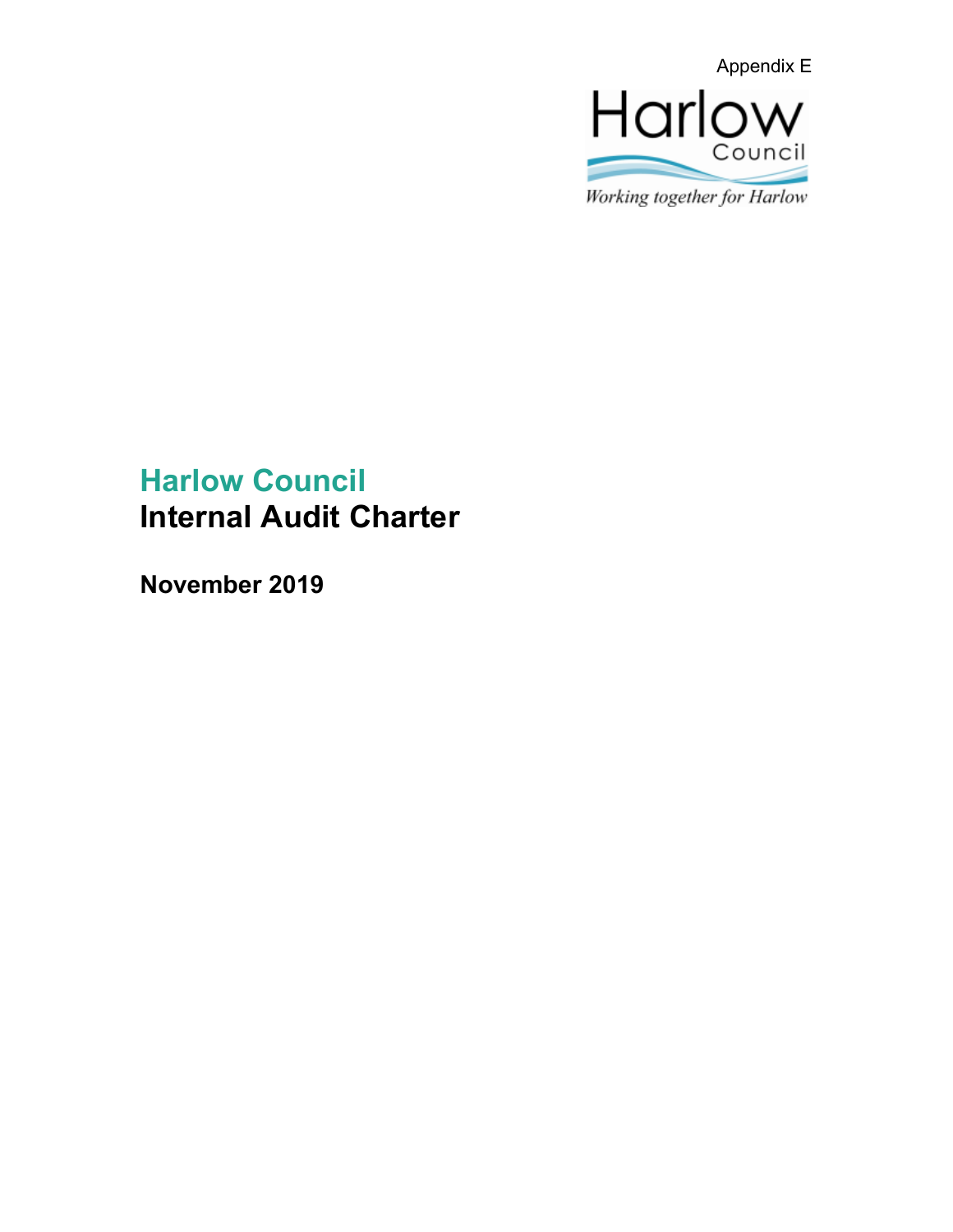## **INTERNAL AUDIT CHARTER**

### **1. INTRODUCTION AND PURPOSE**

- 1.1 The purpose of this Charter is to set out the nature, role, responsibility, status and authority of Internal Audit within Harlow District Council, and to outline the scope of internal audit work. The Charter will also be used to monitor the performance of the Internal Audit function.
- 1.2 The United Kingdom Public Sector Internal Auditing Standards (UKPSIAS) define Internal Auditing as:

'*An independent objective assurance and consulting activity designed to add value and improve an organisation's operations. It helps an organisation accomplish its objectives by bringing a systematic, disciplined approach to evaluate and improve the effectiveness of risk management, control and governance processes'*.

1.3 Internal Audit work is conducted in accordance with the UKPSIAS and encompasses **is consistent with** the mandatory elements of the International Professional Practices Framework **(the Core Principles for the Professional Practice of Internal Auditing, the Code of Ethics, the Standards and the Definition of Internal Auditing)** which can be found on the Chartered Institute of Internal Auditors website.

## **2. REVIEW OF THE AUDIT CHARTER**

2.1 This Charter will be subject to annual review by the Internal Audit Manager and any significant changes presented to the Audit and Standards Committee for approval.

## **3. ROLE OF INTERNAL AUDIT**

- 3.1 Within local government there is a statutory requirement for an Internal Audit function. The Accounts and Audit (England) Regulations 2015 require that a local authority 'must undertake an effective internal audit to evaluate the effectiveness of its risk management, control and governance processes'.
- 3.2 In addition, the Council's Chief Finance Officer has a statutory duty under Section 151 of the Local Government Act 1972 to establish a clear framework for the proper administration of the authority's financial affairs. The S151 Officer relies, amongst other sources, upon the work of Internal Audit in reviewing the operation of systems of internal control and financial management.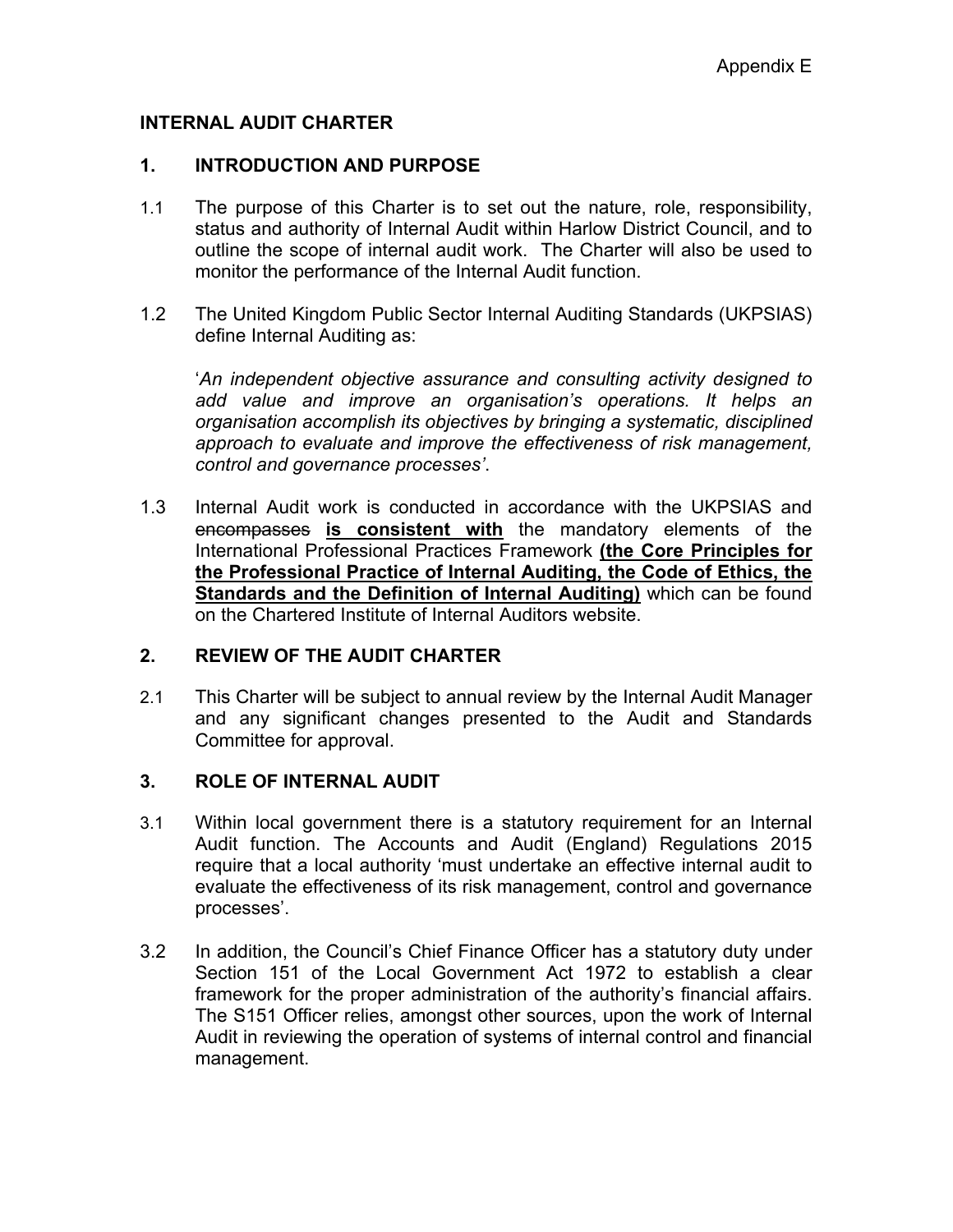- 3.3 Internal Audit's activities and responsibilities are defined and approved by the Audit and Standards Committee, via this Charter, as part of their oversight role, **being the Committee charged with independent assurance of the adequacy of the risk management framework, the internal control environment and the integrity of financial reporting**
- 3.4 The Internal Audit Manager reports functionally to the Head of Finance. In recognising the unique and critical role of the Internal Audit Manager, CIPFA's Statement on the Role of the Head of Internal Audit (HIA) sets out five key principles for delivering an effective internal audit function. Each of these five principles is underpinned by expected governance arrangements, core HIA responsibilities and personal and professional standards expected of the post holder. As part of the continuous assessment of the effectiveness of the Internal Audit function, these principles are benchmarked against current practices and reported accordingly.
- 3.5 Internal Audit's primary role is to assist the Council's senior management team, particularly the Head of Finance, the Monitoring Officer, the Managing Director **Chief Executive** and Councillors in the effective discharge of their responsibilities. To this end, Internal Audit provides them with analyses, appraisals, recommendations, advice and information to enable effective control over the activities reviewed, including the Council's financial affairs.
- 3.6 Importantly, the Internal Audit Plan culminates in the Internal Audit Manager providing an annual audit opinion to senior management and Councillors on the overall adequacy and effectiveness of the Council's framework of governance, risk management and control which, in turn, informs the Annual Governance Statement. Internal Audit has a significant role / input into the production of the Annual Governance Statement (AGS) which forms part of the published Annual Accounts.
- 3.7 Internal Audit has a role in understanding the key risks of the Council and to examine and evaluate the adequacy and effectiveness of the systems of risk management and internal control operated by the Council.

# **4. MISSION AND AIMS OF INTERNAL AUDIT**

4.1 The Internal Audit function has adopted the Global Institute of Internal Auditors mission statement as follows:

Mission Statement: To enhance and protect organisational value by providing risk based and objective assurance, advice and insight. The core principles being:

1. Demonstrates integrity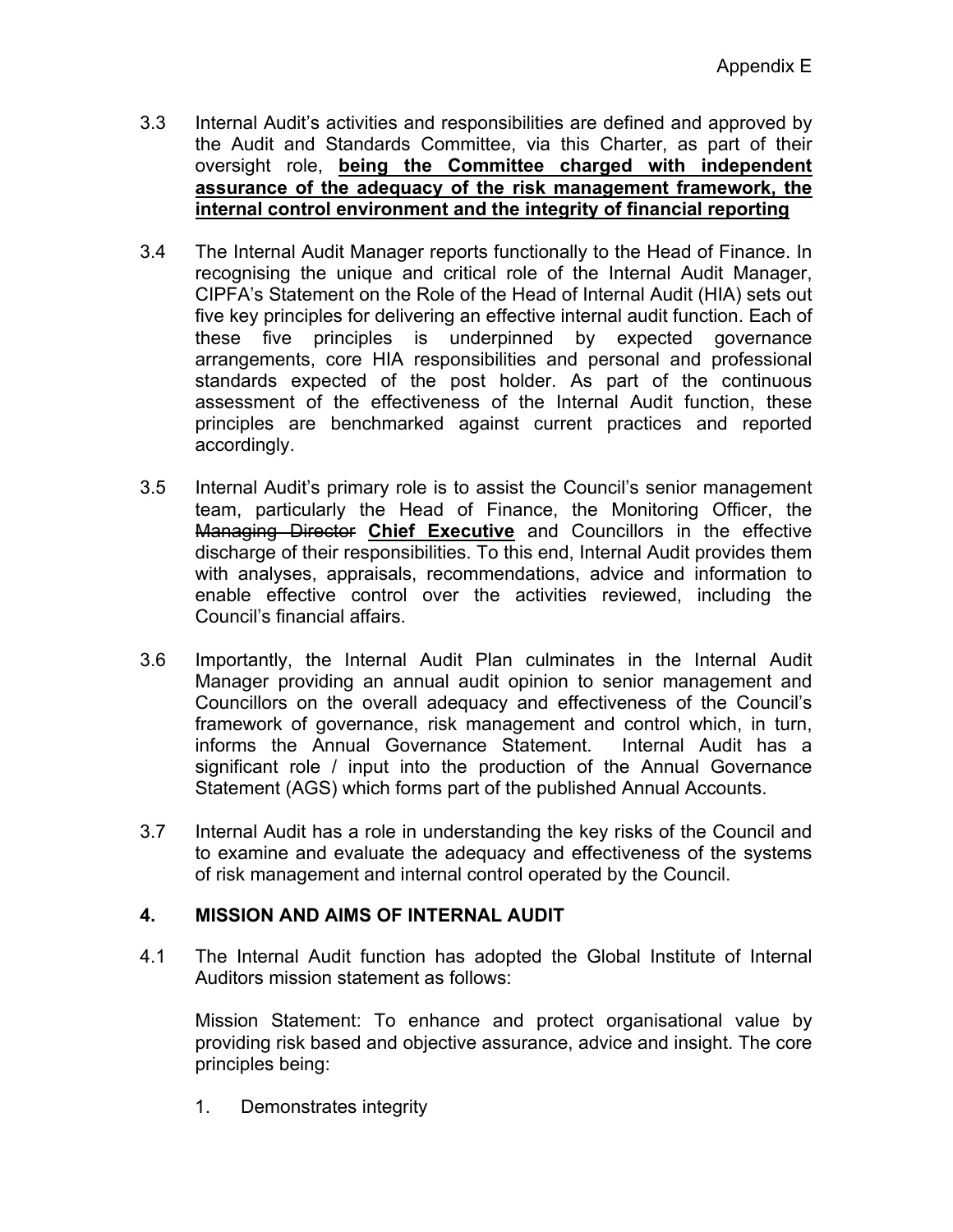- 2. Demonstrates competence and due professional care
- 3. Is objective and free from undue influence (independent)
- 4. Aligns with the strategies, objectives and risks of the organisation
- 5. Is appropriately positioned and adequately resourced
- 6. Demonstrates quality and continuous improvement
- 7. Communicates effectively
- 8. Provides risk-based assurance
- 9. Is insightful, proactive and future focussed
- 10. Promotes organisational improvement

## 4.2 **The provision of assurance services is the primary aim for Internal Audit, requiring the Internal Audit Manager to provide an annual internal audit opinion based on an objective assessment of the framework of governance, risk management and control. Consultancy services are advisory in nature and are usually performed at the request of the Chief Executive or Heads of Service, with the aim of improving governance, risk management and control and contributing to the overall opinion. The majority of Internal Audit's work is assurance rather than consultancy based.**

# **5. RESPONSIBILITIES OF INTERNAL AUDIT**

- 5.1 Internal Audit is responsible for:
	- The examination and evaluation of the adequacy and effectiveness of the organisation's governance, risk management and internal control processes.
	- Compliance with significant policies and procedures established by management and Members
	- Conducting its work in accordance with UKPSIAS and associated codes of ethics and other guidance for the Professional Practice for Internal Auditing.
	- Ensuring that it is appropriately resourced to be able to deliver the agreed Audit Plan.
- 5.2 The delivery of the Internal Audit function is predominantly via in-house resources supplemented where necessary by engaging external resources to cover for periodic shortfalls or, for example, to provide a specific expertise.

# **6. INDEPENDENCE AND OBJECTIVITY**

6.1 Internal Audit will develop its approach to its work in consultation with the Audit and Standards Committee but independently of any specific area of the Council, including matters of audit selection, scope, procedures,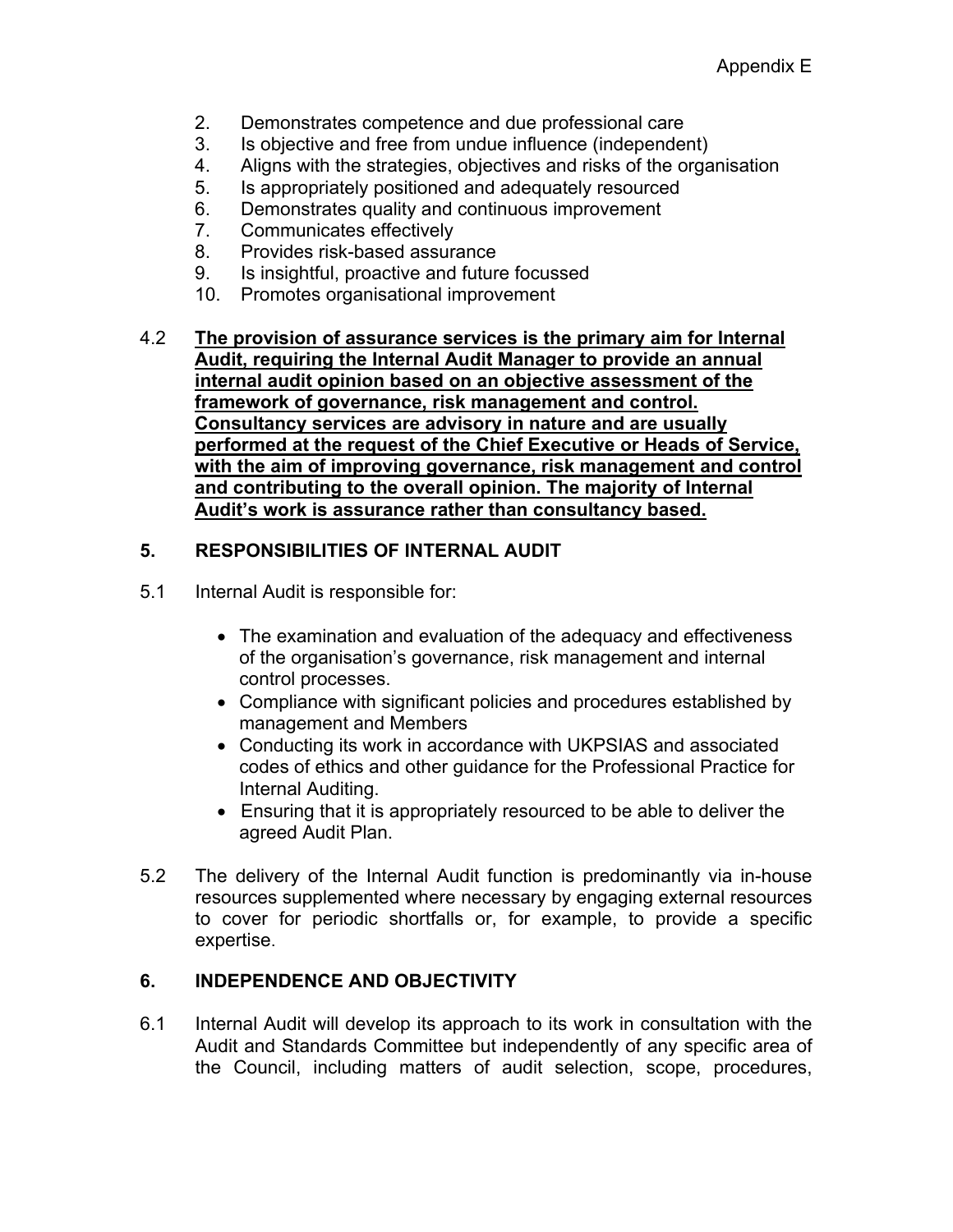frequency, timing, or report content to permit maintenance of a necessary independent and objective approach to its work.

- 6.2 Internal auditors will have no direct operational responsibility or authority over any of the activities audited. Accordingly, they will not implement internal controls, develop procedures, install systems, prepare records, or engage in any other activity that may impair their judgment. Internal Audit may, however, review systems under development and advise on appropriate controls without prejudicing its right to subsequently audit such systems.
- 6.3 Where the Internal Audit Manager has or is expected to have roles and/or responsibilities that fall outside of internal auditing, safeguards will be established to limit impairments to independence or objectivity. For example, the Internal Audit Manager may be asked to take on responsibility for compliance or risk management activities. These roles could impair, or appear to impair, the organisational independence of the Internal Audit function. Safeguards would include oversight by the Audit and Standards Committee, periodic evaluation of reporting lines and responsibilities and developing alternative processes to obtain assurance related to the areas of additional responsibility.
- 6.4 The Internal Audit Manager will confirm to the Audit and Standards Committee, at least annually, the organisational independence of the Internal Audit activity.

## **7. CONFLICTS OF INTEREST**

- 7.1 Internal auditors must exhibit the highest level of professional objectivity in gathering, evaluating and communicating information about the activity or process being examined. Internal auditors must make a balanced assessment of all the relevant circumstances and not be unduly influenced by their own interests or by others in forming judgments.
- 7.2 Each auditor is required to proactively declare any potential 'conflict of interest' prior to the commencement of each audit assignment. In addition and where possible, audits are rotated within the team to avoid overfamiliarity and complacency.
- 7.3 In any circumstances where a potential conflict of interest were to arise this would be reported and, where applicable, appropriate arrangements approved by the Head of Finance to avoid any compromise of internal audit independence.

## **8. STATUS OF INTERNAL AUDIT IN THE COUNCIL**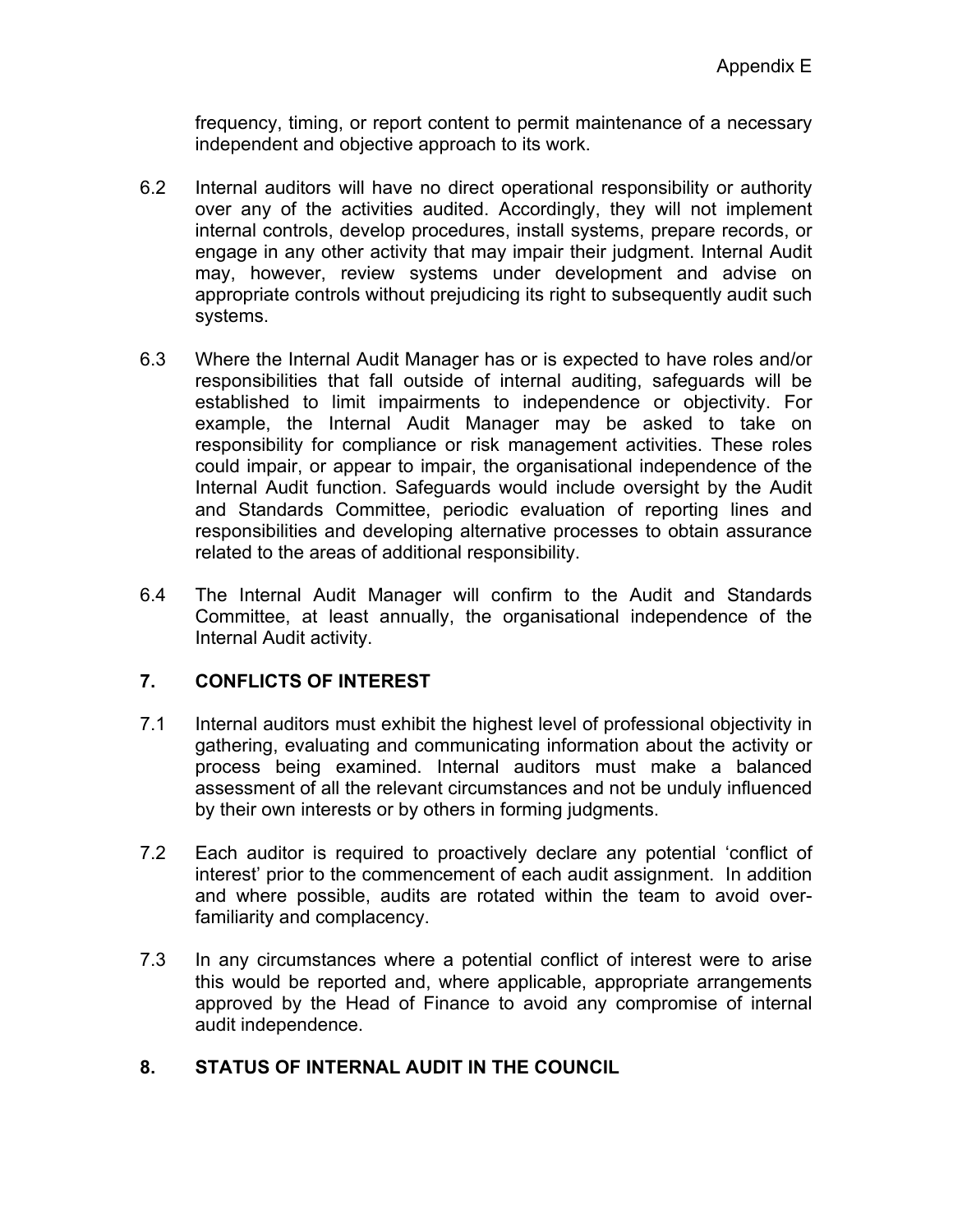- 8.1 Internal Audit must have direct access to senior management, the Audit and Standards Committee, the Managing Director *Chief Executive* and the Chair of the Audit and Standards Committee. The Head of Finance will advise the Audit and Standards Committee in relation to the required level of Internal Audit resources required in order for the Committee to make a formed decision in such matters. The Internal Audit Manager will communicate and interact directly with senior management and the Audit and Standards Committee, including between meetings as appropriate. Outside of formal senior management meetings and meetings of the Audit and Standards Committee, the Internal Audit Manager will have direct access to the Managing Director **Chief Executive** and to the Chair of the Audit and Standards Committee.
- 8.2 For the purposes of the Internal Audit activity, the following groups are defined:

## **Audit and Standards Committee**

The Audit and Standards Committee is responsible for overseeing the effectiveness of the internal audit function, and holding the Internal Audit Manager to account for delivery, through the receipt of regular updates and reports. The Audit and Standards Committee is responsible for the effectiveness of the governance, risk and control environment within the Council, holding managers to account for delivery. The Audit and Standards Committee is also responsible for the overall operation of the Internal Audit function, including:

- Resourcing and financial performance.
- Performance indicators measuring operational effectiveness.
- The overall strategic direction of the service.

## **Senior Management**

The Council's senior management team is responsible for helping shape the programme of assurance work through an analysis and review of key risks to achieving the Council's objectives and priorities. Senior management provides leadership and direction for the Council.

8.3 For line management purposes, the Internal Audit Manager reports to the Head of Finance who approves all decisions regarding the performance evaluation, appointment, or removal of the Internal Audit Manager, in consultation with the Senior Corporate Team **Management Board** and the Internal Audit shared service Board*,* **ensuring feedback is sought from the Chair of the Audit Committee**.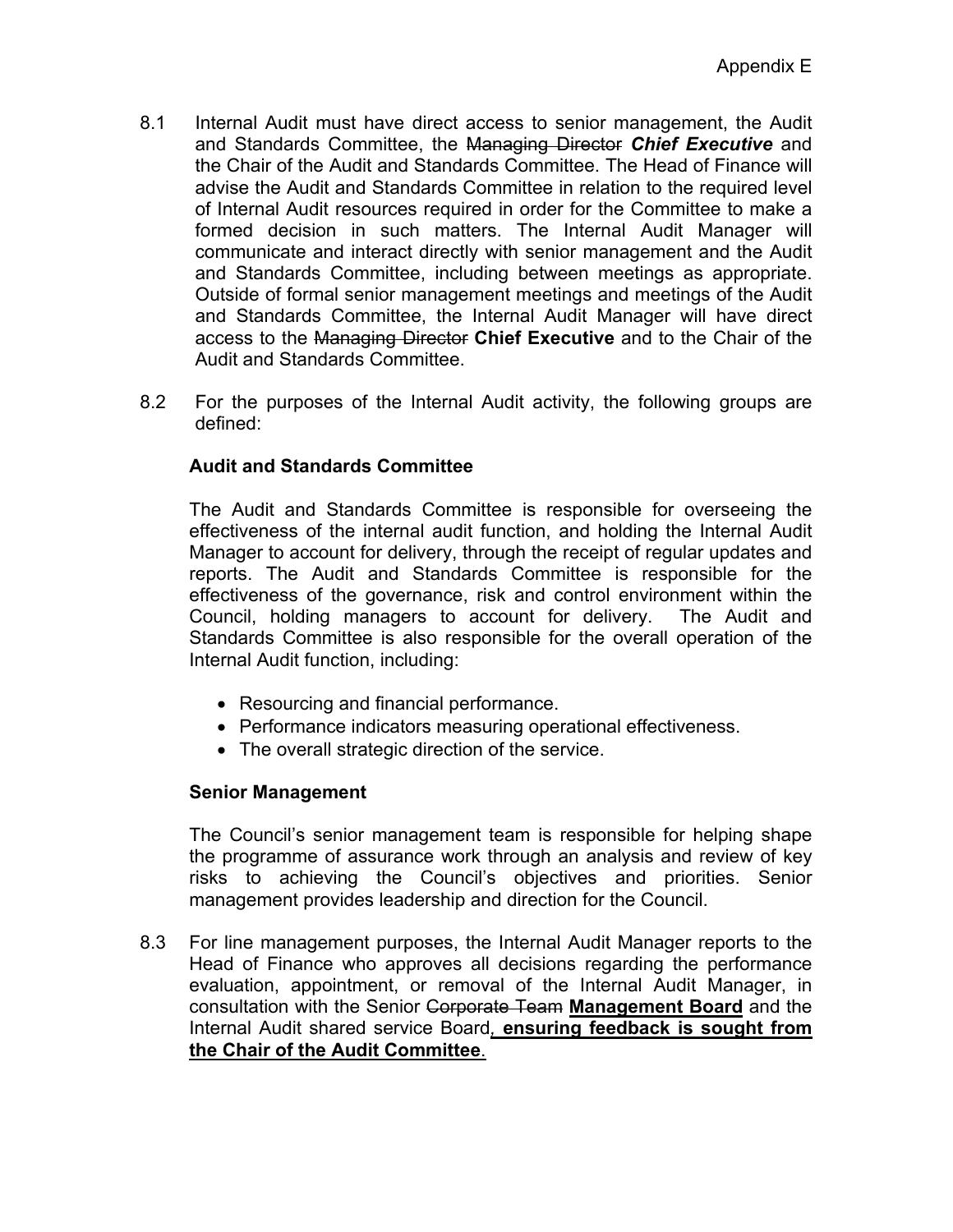- 8.4 The day to day operational management of the Internal Audit function lies with the Internal Audit Manager, who is accountable through the Head of Finance to the Audit and Standards Committee for standards of performance and the proper discharge of the audit function.
- 8.5 The Internal Audit Manager is responsible for the preparation of the Annual Audit Plan, agreeing it with Councillors and the effective implementation of the Audit Plan. Prior to drawing up the Audit Plan, the Internal Audit Manager will consult with Heads of Service and Senior Management Team **Board** with regard to risks, concerns etc. and take account of any issues raised by them.

## **9. AUTHORITY AND ACCESS FOR INTERNAL AUDIT WORK**

- 9.1. Internal Audit, with strict regard to confidentiality and safeguarding records and information, is authorised access to any and all Council records (paper and computerised), physical properties, IT systems and personnel pertinent to carrying out any engagement and subject to third party agreement as may be deemed necessary (e.g. external third party database access). Such access will be granted as and when it may be required with prior notice being given wherever possible. There may be instances when such access may not be subject to prior notice if agreed with the Head of Finance. However, Internal Audit will endeavour to give adequate and reasonable notice, where possible, when working on routine audit reviews.
- 9.2 Internal Audit also has free and unrestricted access to the Audit and Standards Committee and senior management. Internal Audit examines and evaluates, on a risk focussed basis, the whole system of controls established by management, not just the controls over financial accounting and reporting, but all operational and management controls.

## **10. SCOPE**

- 10.1 The scope of Internal Audit work encompasses but is not restricted to the following:
	- the adequacy and effectiveness of the systems of financial, operational and management control and their operation in practice in relation to the Council's defined goals and objectives;
	- the extent of compliance with, relevance of, and financial effect of, policies, strategies, standards, plans and procedures established by the Council and the extent of compliance with external laws and regulations;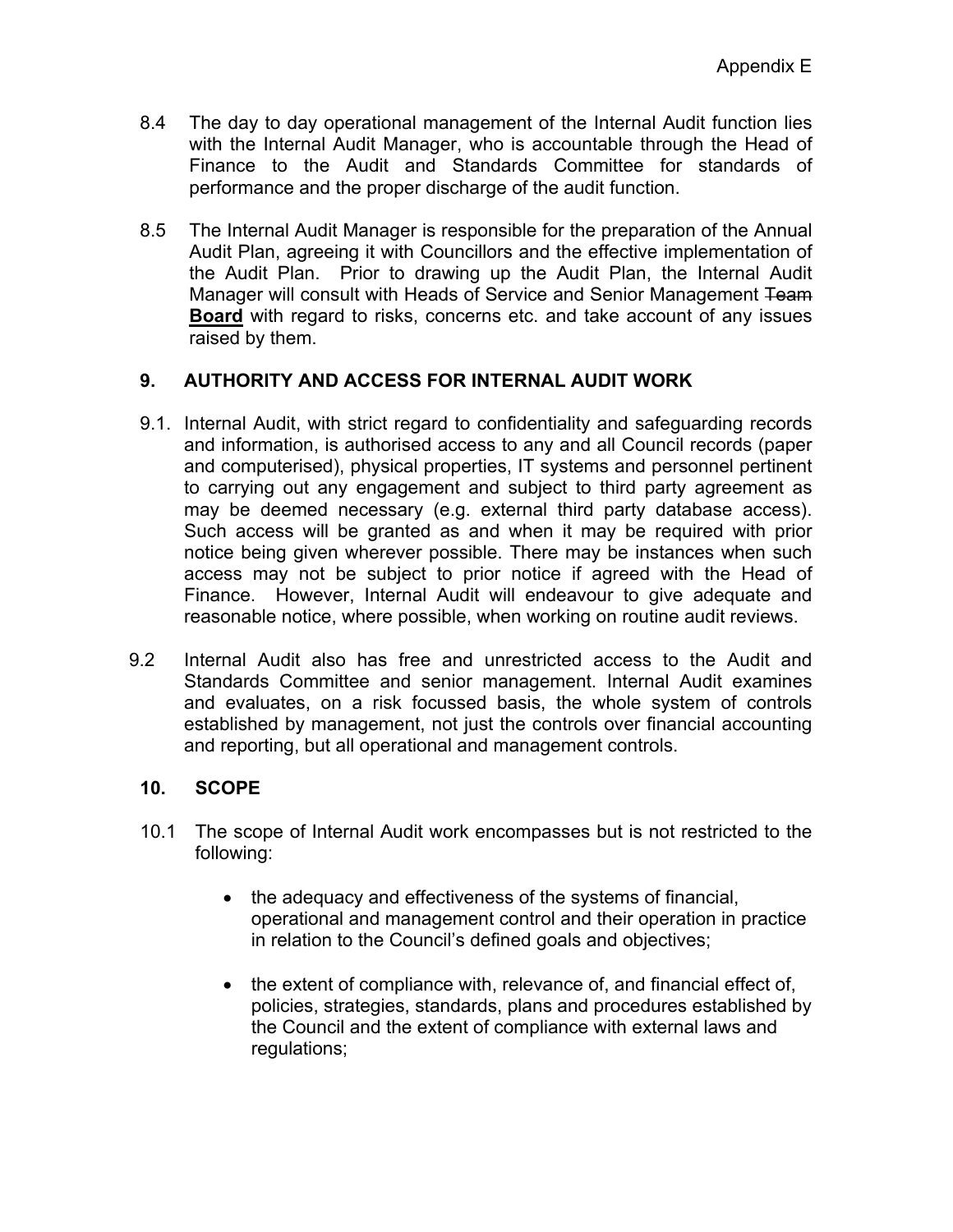- the extent to which the assets and interests are acquired, accounted for and safeguarded from losses of all kinds arising from waste, extravagance, inefficient administration, poor value for money, fraud or other cause;
- the suitability, reliability and integrity of financial and other management information and the means used to identify, measure, classify and report such information;
- the integrity of processes and systems, including those under development, to ensure that controls offer adequate protection against error, fraud and loss of all kinds; and that the process aligns with the Council's strategic aims;
- the suitability of the organisation of the areas audited for carrying out their function, to ensure that services are provided in a way which is economical, efficient and effective;
- the follow-up actions taken to implement recommendations made and remedy weaknesses identified by Internal Audit, ensuring that good practice is identified and widely communicated;
- the operation of the Council's corporate governance and risk management arrangements.
- 10.2 Internal Audit may undertake work outside of the approved annual Internal Audit plan (normally additional activity requested by management) where it has the necessary skills and resources to do this, and this will be determined by the Internal Audit Manager in consultation with the Head of Finance on a case by case basis.

## **11. PLANNING AND REPORTING**

- 11.1 A risk based approach is adopted in planning the work of the audit function. This involves a needs and risk assessment of all the activities carried out by the Council from which an Annual Plan is prepared. The type of audits covered include:
	- Key financial systems reviews
	- Systems/Operational Reviews either high level assurance or full scope detailed reviews.
	- Proactive anti-fraud work and fraud investigations
	- Specialist audits (for example contract/computer/major projects)
	- Corporate governance *and risk management* support work
	- Audit advice
	- Staff training and promotion of awareness.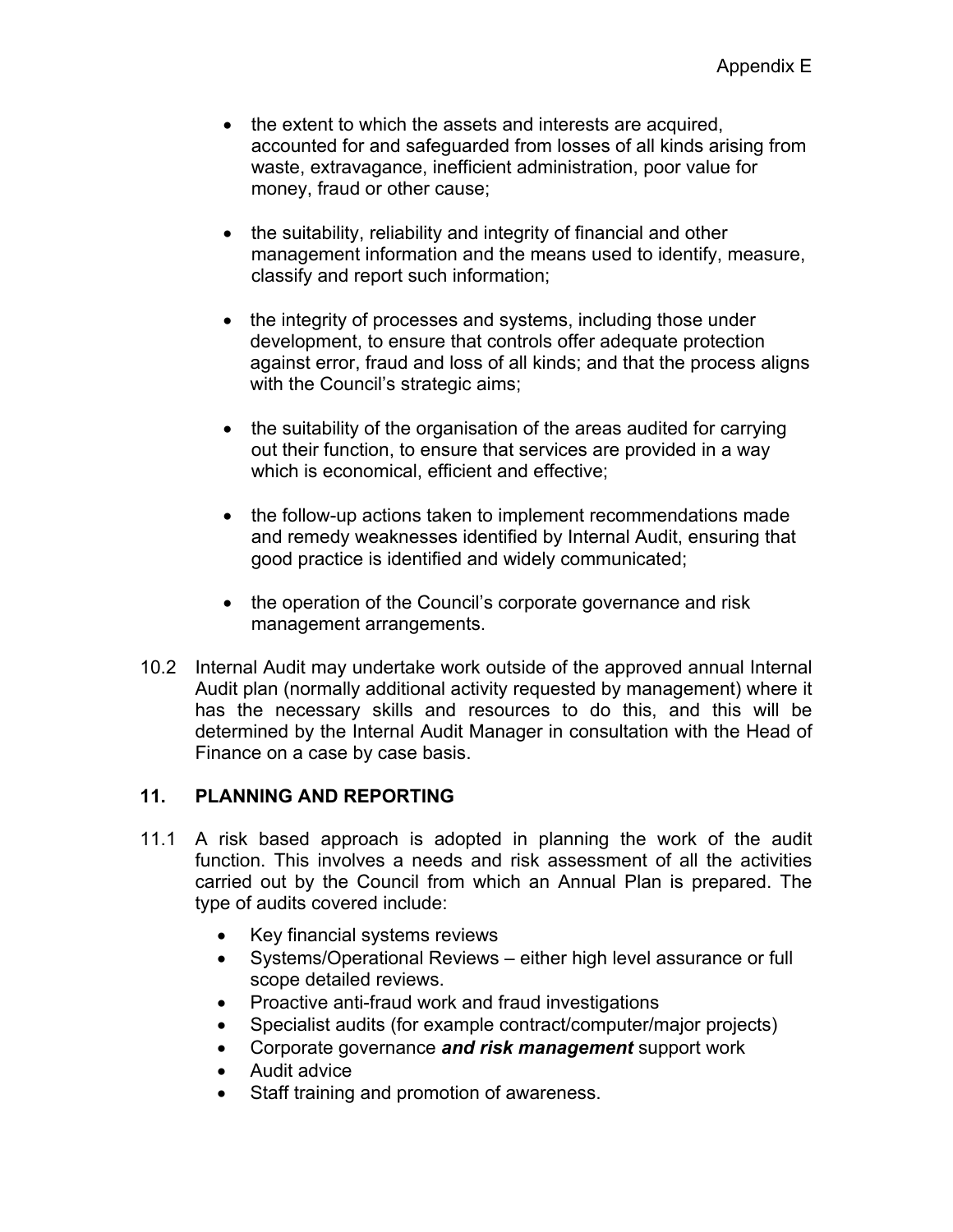- 11.2 The Internal Audit Manager submits to Councillors for approval an Annual Internal Audit Plan, setting out the recommended scope of audit work in the period based upon risk assessment criteria. The Annual Plan is developed with reference to a longer term strategic outlook for Internal Audit work for the three year period, prepared in conjunction with management. The Audit Plan is a dynamic document, which is flexible and reactive to situations arising during the course of the period covered and hence may be subject to review and revision during the year.
- 11.3 In determining the Annual Internal Audit Plan and coverage, the Internal Audit Manager takes into account several factors including the Council's risk management arrangements and other assurance and monitoring arrangements for achieving the Council's objectives. The allocation of resources is based upon the relative knowledge, skills, experience and any specialisms that may be required. The Internal Audit Manager can also draw upon other parties to deliver internal work for example to meet "in-house" shortfalls arising from sickness, vacancies or to provide a particular specialism providing the costs can be managed within the approved operational budget for the audit service. If the Internal Audit Manager considers that the audit resources available in any way limit the scope of Internal Audit or prejudice the ability of Internal Audit to deliver a service consistent with the standards expected, then those charged with the governance of the Council would be advised accordingly.
- 11.4. Internal Audit carry out the work, as agreed, report upon the outcome and findings, and make appropriate recommendations on the action to be taken as a result. Services response will include a timetable for anticipated completion of action to be taken. The reporting arrangements will include both individual and composite reports to Heads of Service and the Senior Management Team *Board* and where appropriate to the Audit and Standards Committee, at the agreed intervals.
- 11.5 Internal Audit is responsible for appropriate follow up on report findings and recommendations and will provide updates to the Audit and Standards Committee on the results.
- 11.6 Internal Audit will report to the Audit and Standards Committee, in accordance with the agreed arrangements, on the overall adequacy of the internal control system, **governance and risk management arrangements** and major findings, recommendations and management actions. Any significant deviation from the approved Audit Plan will be communicated through the periodic activity reporting process.
- 11.7 Based upon its work, Internal Audit is responsible for reporting significant risk exposures and control issues identified to the Senior Management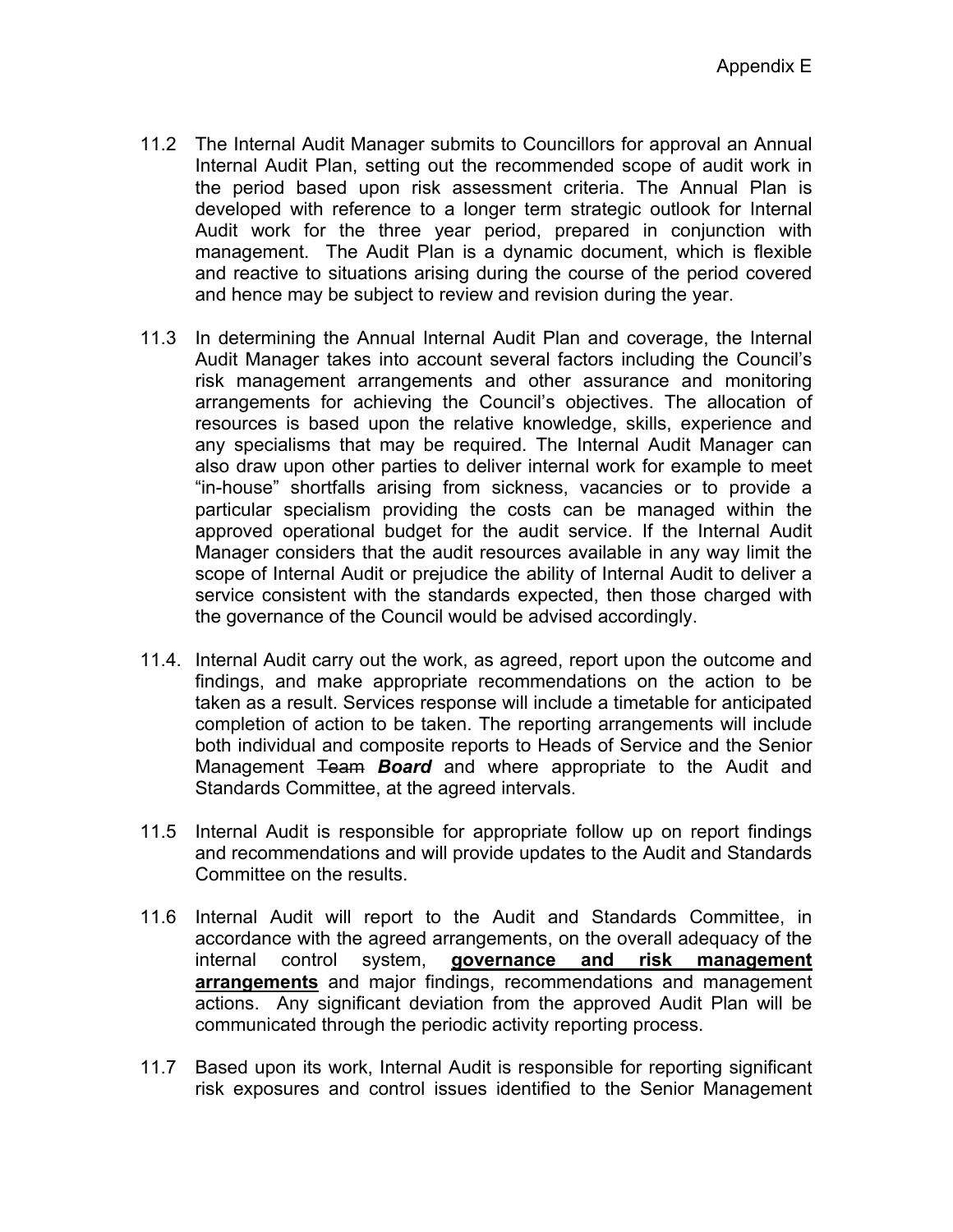Team **Board** and to the Audit and Standards Committee, including fraud risks, governance issues, and other matters needed or requested by these bodies. This ensures that Internal Audit plays a key role in providing assurance on the effectiveness of the entire control environment.

## **12. FRAUD AND CORRUPTION**

- 12.1 Internal Audit does not have responsibility for the prevention or detection of fraud and corruption. However, internal auditors should be alert in all their work to risks and exposures that could allow fraud and corruption to take place and to any indicators that fraud and corruption may have occurred. Audit procedures alone, even when performed with due professional care, cannot guarantee that fraud or corruption will be detected.
- 12.2 It is the responsibility of individual service areas to consider the risk and impact of fraud and to design and implement suitable safeguards to mitigate these risks. The role of Internal Audit in relation to countering fraud is to support services in minimising fraud-related risk. It does this in several ways including:
	- Developing and reviewing the Council's Anti-Fraud and Corruption Strategy.
	- Maintaining a Fraud Response Plan.
	- Financial Regulations requiring all incidents of suspected or detected fraud to be notified to Head of Finance and the Internal Audit Manager.
	- Developing and maintaining data and intelligence networks with appropriate bodies including the Cabinet Office (National Fraud Initiative), Police, other Local Authorities and Government agencies.

Internal Audit also aims to provide anti-fraud awareness training and guidelines to staff.

12.3 Once any suspected or detected fraud has been notified to the Internal Audit Manager, the appropriate course of action will be discussed with the Head of Finance and a decision taken as to who should lead any subsequent investigation, whether it is Internal Audit or service management, and whether to report to the police.

## **13. PERIODIC ASSESSMENT**

13.1 Internal Audit will, in conjunction with the Audit and Standards Committee, provide regular reports on its performance and effectiveness drawing upon both quantitative and qualitative measures including adherence to professional standards. Furthermore, there will be mechanisms for quality